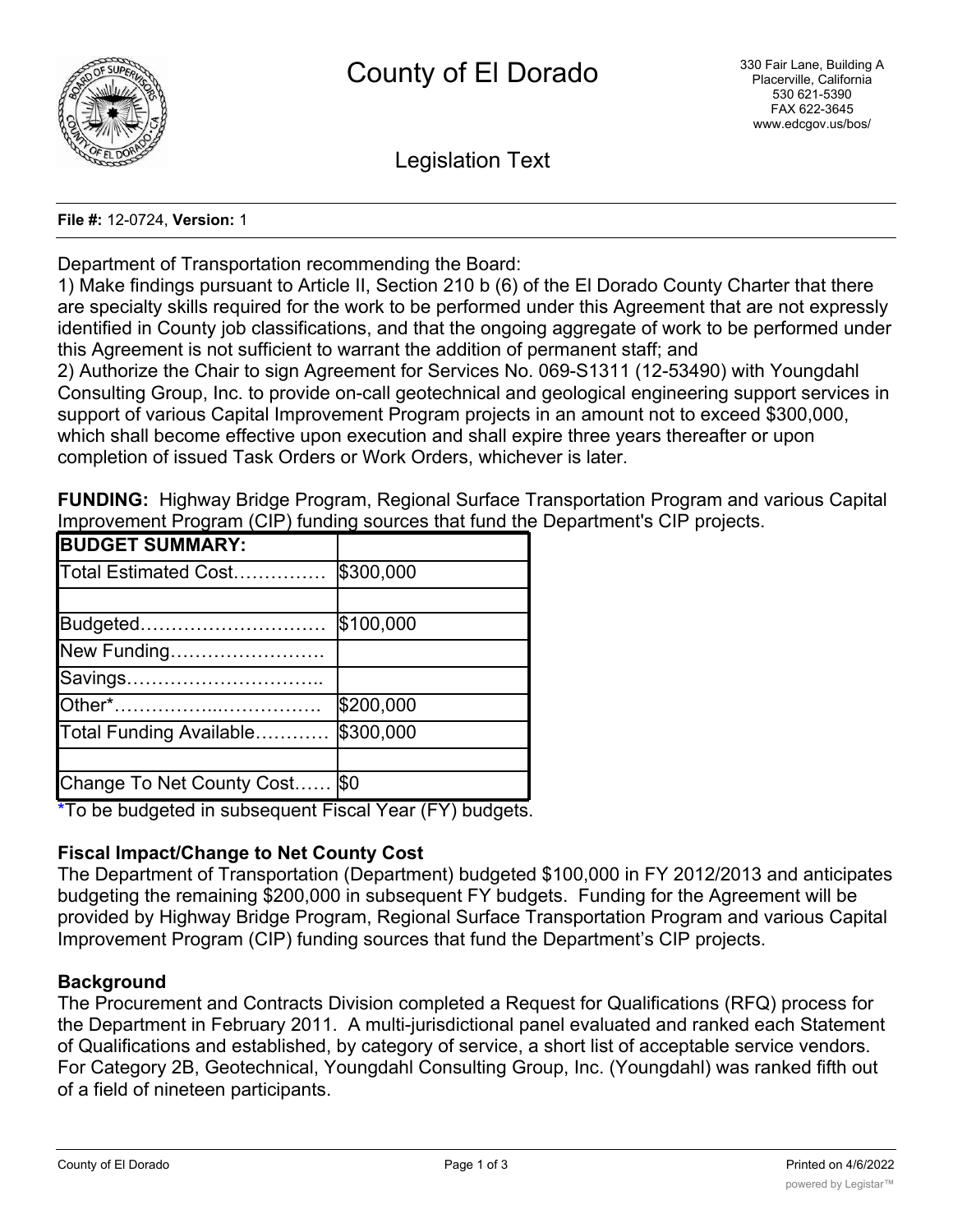### **Reason for Recommendation**

The Department recommends the Board make findings pursuant to Article II, Section 210 b (6) of the El Dorado County Charter that there are specialty skills required for the work to be performed under this Agreement that are not expressly identified in County job classifications, and that the ongoing aggregate of work to be performed under this Agreement is not sufficient to warrant the addition of permanent staff.

The disciplines required for the services to be performed under this Agreement include geotechnical, geological, environmental, and construction engineering skills, as well as quality assurance testing of materials and concrete; structural section core sampling and design recommendations; Resistance "R" value analysis; foundation investigations; geophysical investigation methods such as ground penetrating radar, refraction, seismic and resistivity geophysical exploration; reports and design recommendations; fugitive and asbestos dust monitoring/mitigation; soil sampling and testing for aerially deposited lead; sampling and testing for lead chromate in traffic stripe and pavement markings; groundwater investigations; slope stability analysis; subsurface exploration; geologic field mapping and report preparation; and specialized inspections for welding, concrete, asphalt and soils.

Some of the work to be performed under this Agreement is Bargaining Unit work; however, there are specialty skills required for much of the work that are not expressly identified in County job classifications. The need for expertise in specialty services at both the design and construction phases of the Department's CIP projects, and the need for materials testing make it necessary to supplement available resources. The Department's current laboratory staff does not have the equipment or the expertise necessary to perform all the tasks that are required to accomplish the testing necessary for the construction season workload. In addition to providing expert and experienced staff, Youngdahl will supply the appropriate specialized equipment necessary to perform the work. The need for such skills is sporadic and temporary and not applicable to all CIP projects.

The Department recently executed two other on-call geotechnical and geological engineering services Agreements: one with Taber Consultants and the other with Kleinfelder West, Inc. Youngdahl has prepared geotechnical reports for the Department's design consultants on some CIP projects, and the Department needs to have an agreement in place with Youngdahl for consultation during the construction of the projects. The Department proposes to utilize Youngdahl and the two previously approved consultants on a rotational basis.

The Purchasing Agent reviewed and provided approval of the Department's request to process this Agreement for geotechnical and geological engineering support services and concurs that the request is in compliance with Board of Supervisors Policy C-17.

Board approval of this Agreement is required pursuant to Board of Supervisors Policy C-17 due to the dollar amount and because the term of the Agreement may exceed three years.

The El Dorado County Employees Association, Local #1, has been informed of this proposed Agreement.

# **Action(s) to be taken following Board approval**

1. The Acting Clerk of the Board will obtain the Chair's signature on both originals of the Agreement. 2. The Acting Clerk of the Board will forward one fully executed original to the Department for further processing.